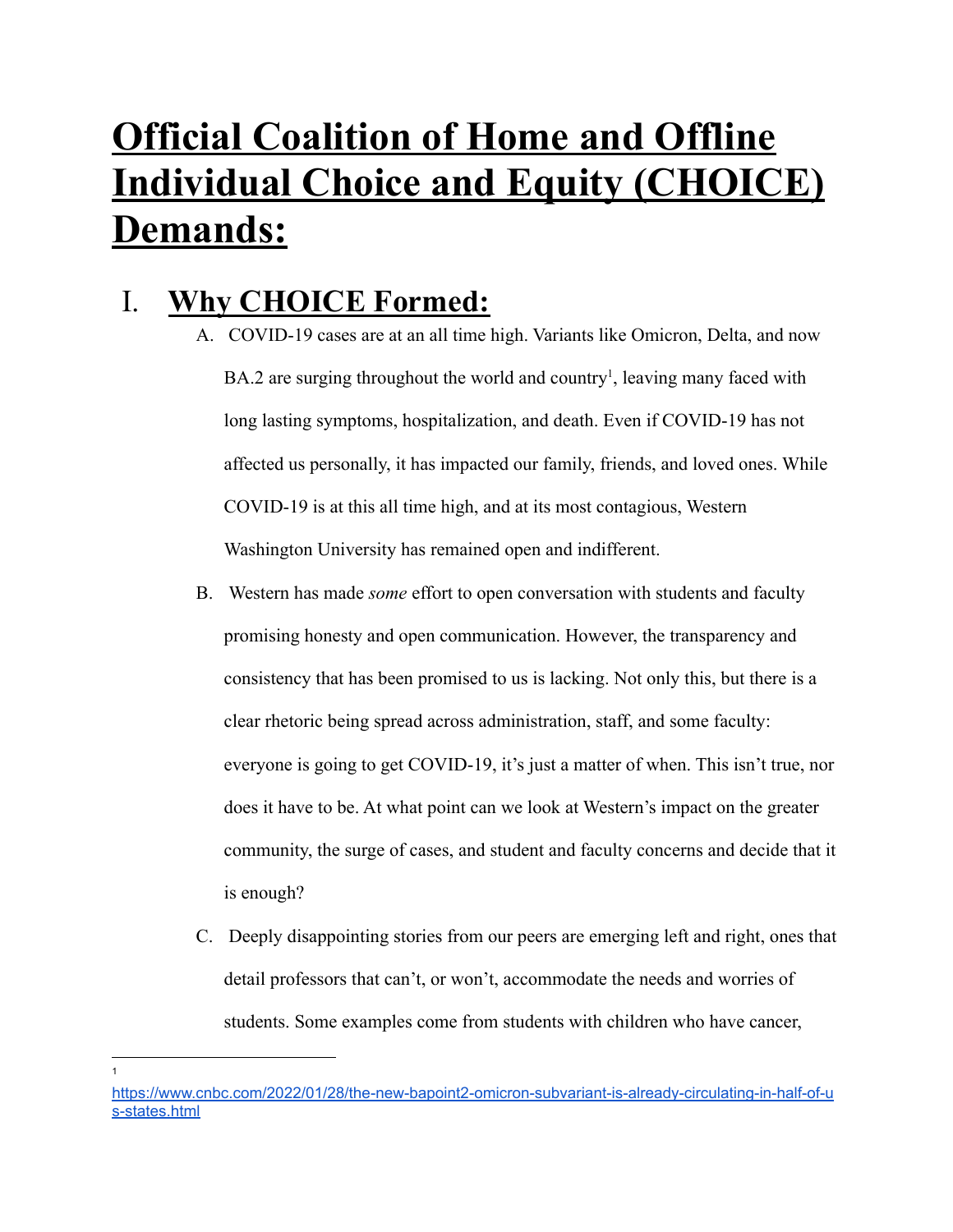students who caught COVID-19 in spite of taking every precaution available; disabled students, students of color, and low income students. All of these cases show instances of a disproportionate impact when being infected with COVID-19. This is amplified by a lack of support and investment from Western's administration. Students have spoken up and waited for action that hasn't come. When the action did come in deciding to move classes online for two weeks, students were notified less than 12 hours before the deadline to get a full refund. This decision limited what little control students already had over their education. Western has also returned to mostly in-person learning, while the three other colleges in Whatcom county have remained mostly online<sup>2</sup>. Below, we are including our demands, along with additional details to help the university take action. These demands are non-negotiable. We expect the short term demands to be started immediately, and long term goals to follow directly thereafter.

### **II. Changes to class structure:**

A. We, the students of CHOICE, want to ensure a safe and healthy learning environment for all people on campus. Professors should be supported by Western administration in any way necessary so they are able to provide an online option for every classroom. Some courses may require OWLs and hiring more technology assistants in the classroom but some less interactive classes may only need a lecture to be recorded or even an asynchronous online class with an optional lecture for those who prefer in-person teaching. These online options should not be provided only for lectures and seminars but also for labs,

<sup>&</sup>lt;sup>2</sup> BTC [Class](https://csprd.ctclink.us/psp/csprd/EMPLOYEE/PSFT_CS/s/WEBLIB_HCX_CM.H_CLASS_SEARCH.FieldFormula.IScript_Main?) Stats, [NWIC](https://www.nwic.edu/2022/01/19/nwic-moves-to-online-and-remote-work/) Class Stats, WCC Class Stats, BTC Covid [Updates,](https://www.btc.edu/AboutBTC/CovidUpdates.html#content-top3) [WWU](https://admin.wwu.edu/pls/wwis/wwsktime.SelClass) Class Stats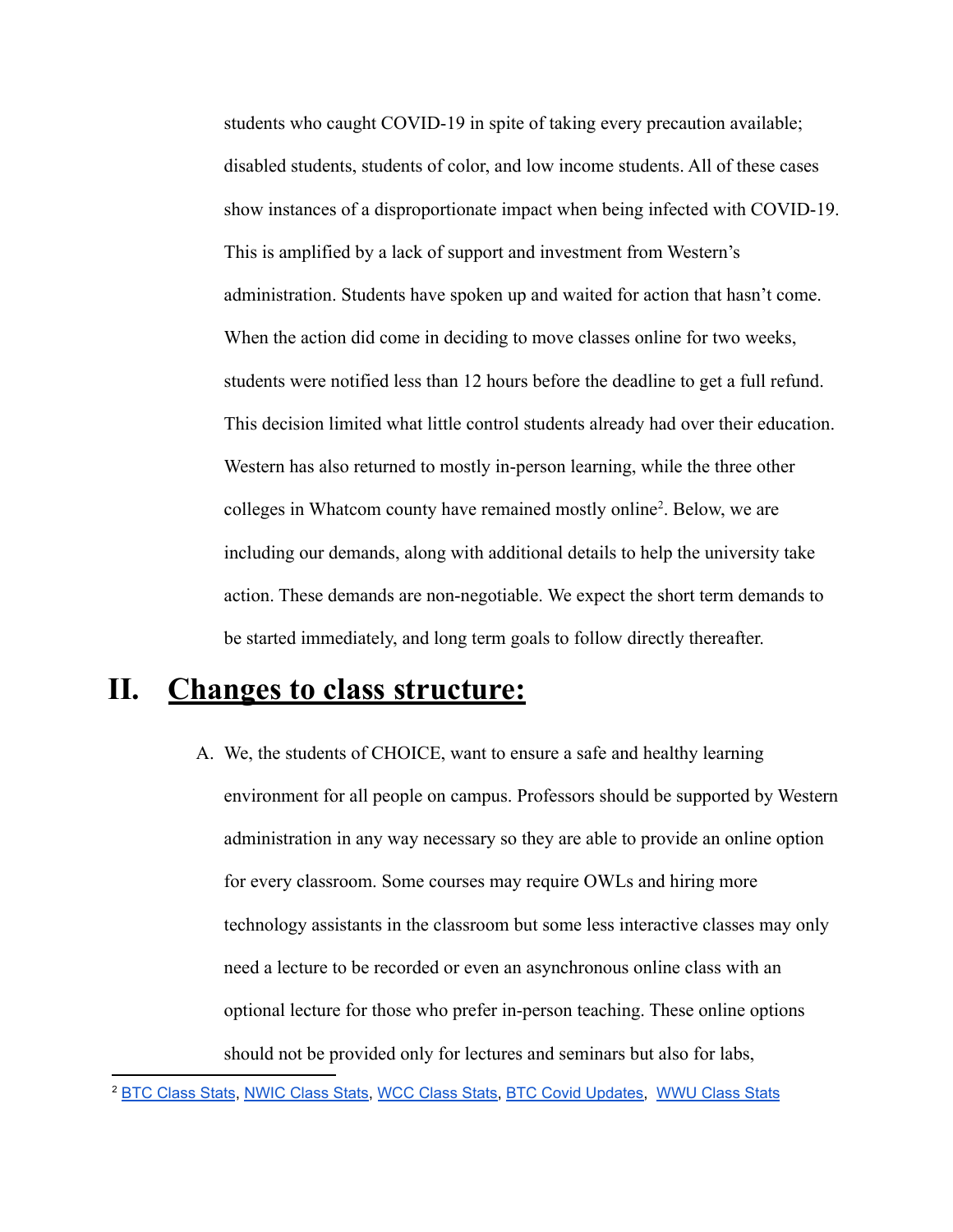presentations, quizzes and exams. Furthermore, we demand that no instructor regardless of need should be denied the right to teach their class remotely during this deadly pandemic. Faculty should not have to apply to the department or the administration as a whole in order to be allowed to teach online. They should merely have to inform the department prior to classes being published so they can be posted accordingly and nothing more. In-person attendance should not be required for anyone until there is no longer any risk regarding COVID-19. We will not accept some or minimal risk, we will only accept in-person requirements when there exists absolutely no risk to the health and well-being of students.

### **III. University Policy and Action:**

A. We demand that as long as Western has their doors open during this pandemic, safety policies on campus will be strictly enforced in a timely manner. The main thing that needs to be addressed is the lack of enforcement of mask policy throughout all of campus. Multiple groups of people are lounging in common spaces, many times less than six feet apart without masks or wearing them improperly. Concrete steps need to be taken to protect students from others who do not abide by social distancing and masking rules. It has been proven that the efficacy of certain masks are decreasing as new variants spread<sup>3</sup>, meaning that social distancing is important now more than ever. This issue is not about preference, it is about the health and safety of our community. We all love our community and choose to pay WWU for the opportunity to learn here, however our health does not not seem to be of importance anymore. That is why we have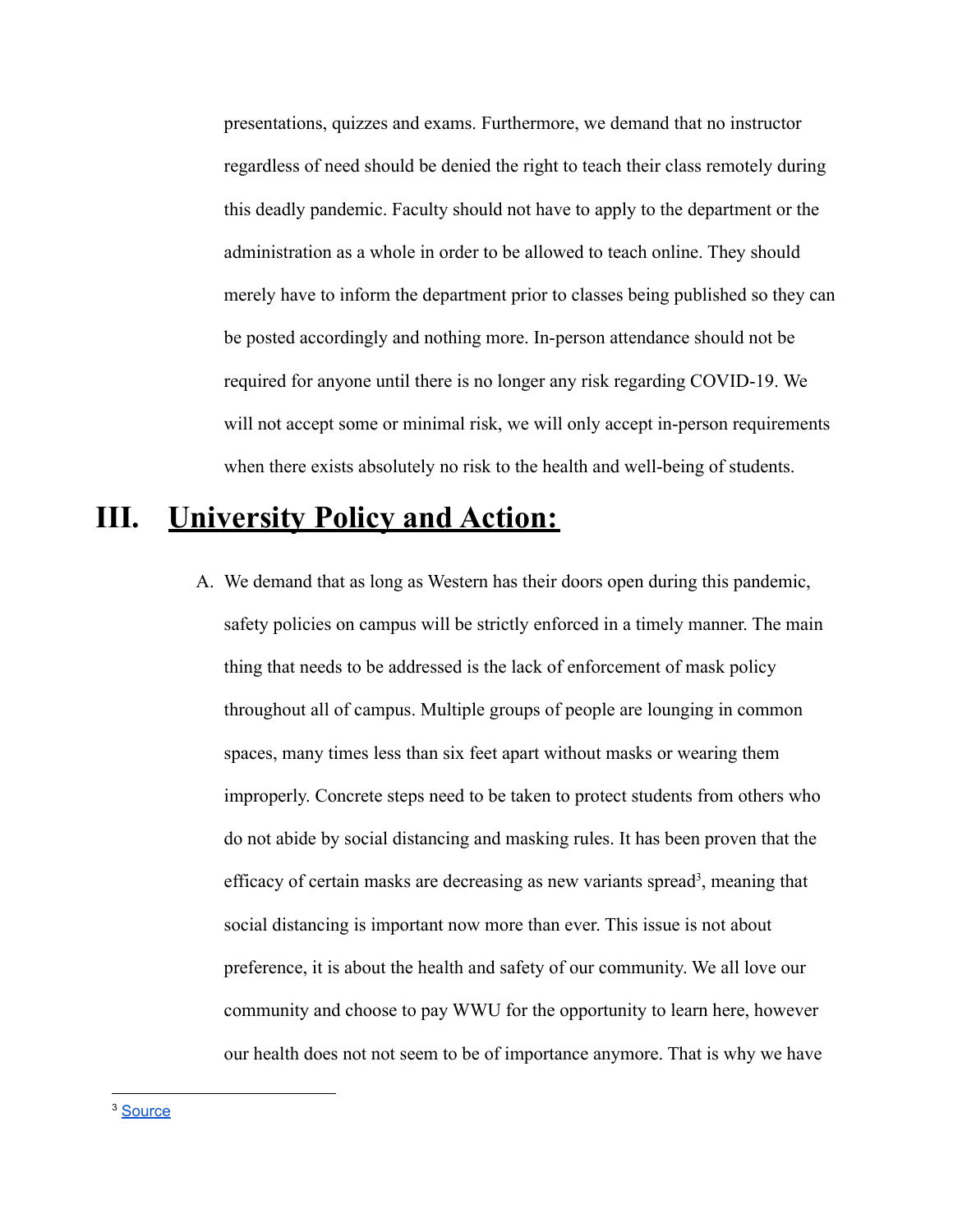come together. We are not going to stand for these conditions any longer. We deserve a choice and protection the same as any other student, yet we are looked over as statistics.

### **IV. What You Need to Do:**

**1. Western will take the fears and concerns of their students seriously, and treat us with the**

**dignity and respect we deserve.** As human beings, we deserve to be treated with empathy and understanding about our concerns and anxieties about school during a pandemic. As students who pay for our education at Western, we deserve for our health and safety to be prioritized over Western's bottom line. We deserve to be treated fairly and to have the administration be transparent and straightforward with all of us about decisions that affect us.

#### **2. Administration will work with faculty to support online learning options and**

**accommodations for every in-person class effective immediately.** All aspects of the classroom experience, including tests, labs, and presentations are to be included. Students' grades or academic standing will not be negatively impacted if they do not show up for in-person class. This gives the power back to each student to decide which option for learning will enable them to get the education they deserve, in the method that suits them best. This can only be possible with the support of administration for professors though, and ideas for this support are outlined below.

**3. To facilitate this transition, and provide adequate support to faculty, staff, and students, administration will provide the necessary training, technology, and resources needed to make multimodal learning options available for all.** How this works will vary depending on the needs of the class, but we are recommending a mixture of the following: recording lectures, hosting in-person socially distanced classes with a simultaneous online stream via Zoom, loaning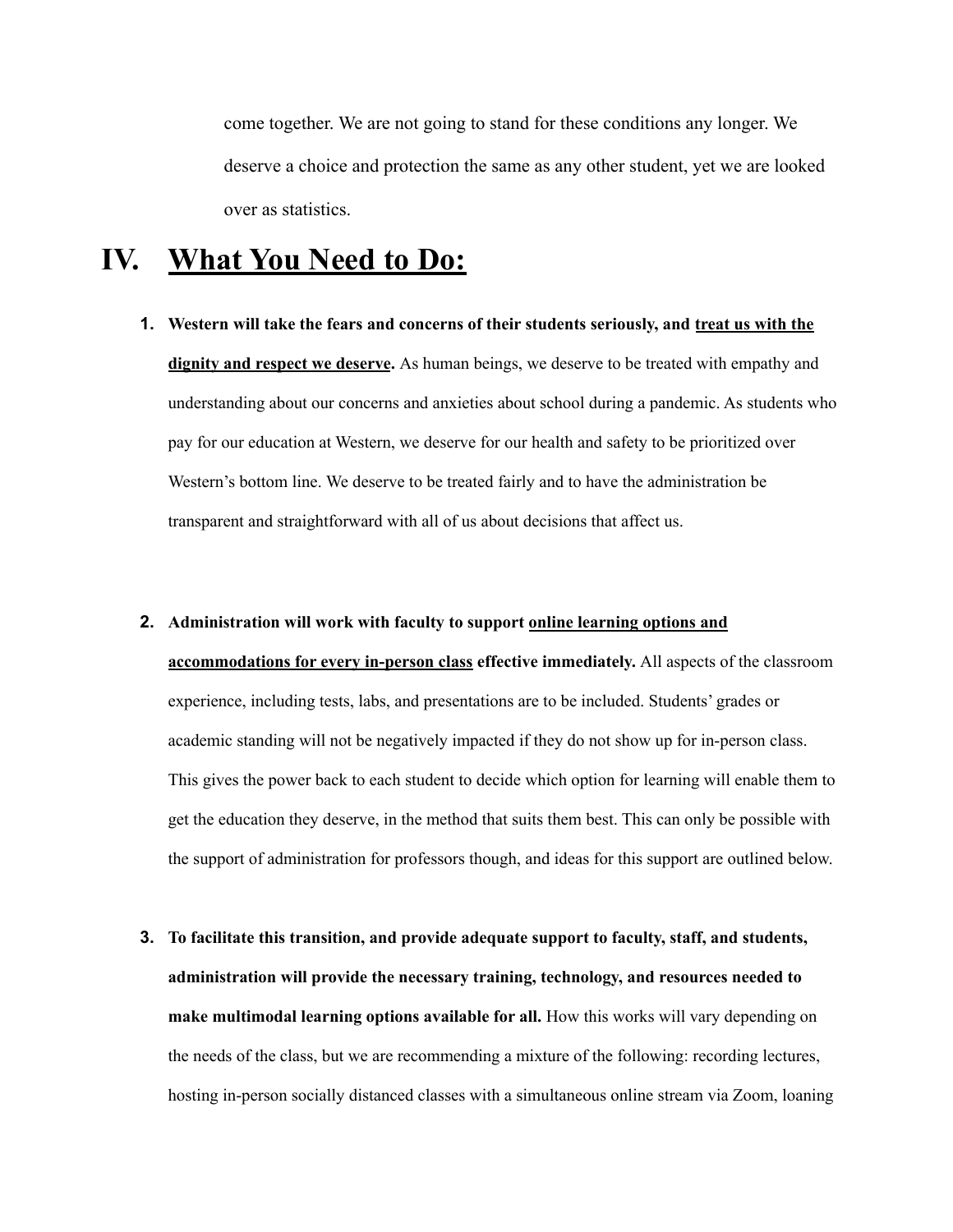computers and equipment to students who need it, and hiring and training additional staff to operate synchronous online systems and installing additional OWL systems.

- **4. Faculty and staff will be fairly compensated for the additional training and resources that this transition will require.** We expect that there will be negotiation between the administration and the faculty union to ensure there is equitable compensation.
- **5. No member of faculty will be denied the right to teach their class remotely, nor will they have to jump through hoops to do so.** For the rest of winter quarter, all faculty will be able to teach online if they choose to, beyond the two weeks established in the United Faculty agreement for winter quarter. For spring quarter and *henceforth*, faculty will not need to apply to their department or the administration as a whole in order to be allowed to teach online. Instead, faculty will inform their department prior to classes being published so their classes can be posted, planned, and supported accordingly.
- **6. Finally, from here on out, Western will do a better job supporting, funding, and training the Disability Access Center and its staff.** Even before COVID-19, Western's DAC was understaffed and inaccessible. There are countless stories of dead naming, failing to contact students who are seeking accommodations for weeks after they applied, and little to no clarity on what paperwork is *needed* for accommodations. These issues could be fixed with better funding, sensitivity training, an updated website and format for requesting accommodations, and more personnel to help students who have COVID-19, have disabilities or are immunocompromised, or otherwise feel unsafe attending in-person instruction.
- **7. Western will diligently enforce pandemic safety guidelines indoors regardless of county, state, or federal officials lifting the mask mandate.** With the rise of BA.2, the continuation of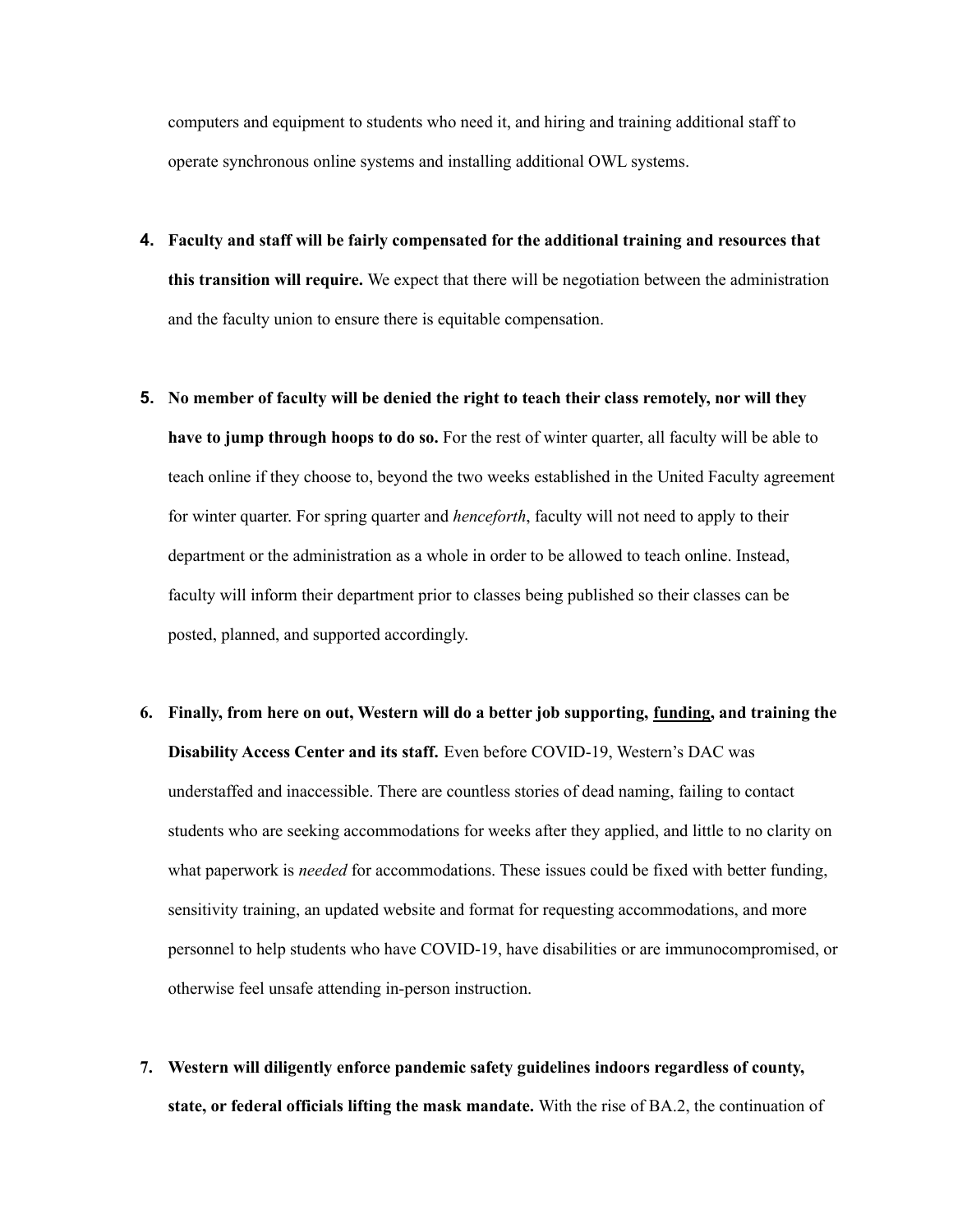Omicron cases, and the physical and mental health of people with underlying conditions, mask mandates should remain on campus in Western. Since students returned to campus in the fall, there have been numerous instances of individuals not wearing masks in shared indoor spaces; wearing masks improperly in classes, and not adhering to social distancing guidelines. These should continue to be enforced as long as COVID-19 presents a threat to public safety, as well as consequences for anyone who does not follow them indoors.

**8. Provide all students, staff, and faculty with CDC recommended personal protective**

**equipment, specifically KN95 or K95s.** So long as Western is expecting students to meet for in-person classes and campus activities in any capacity, we demand that Western provide all members of the Western community with proper PPE.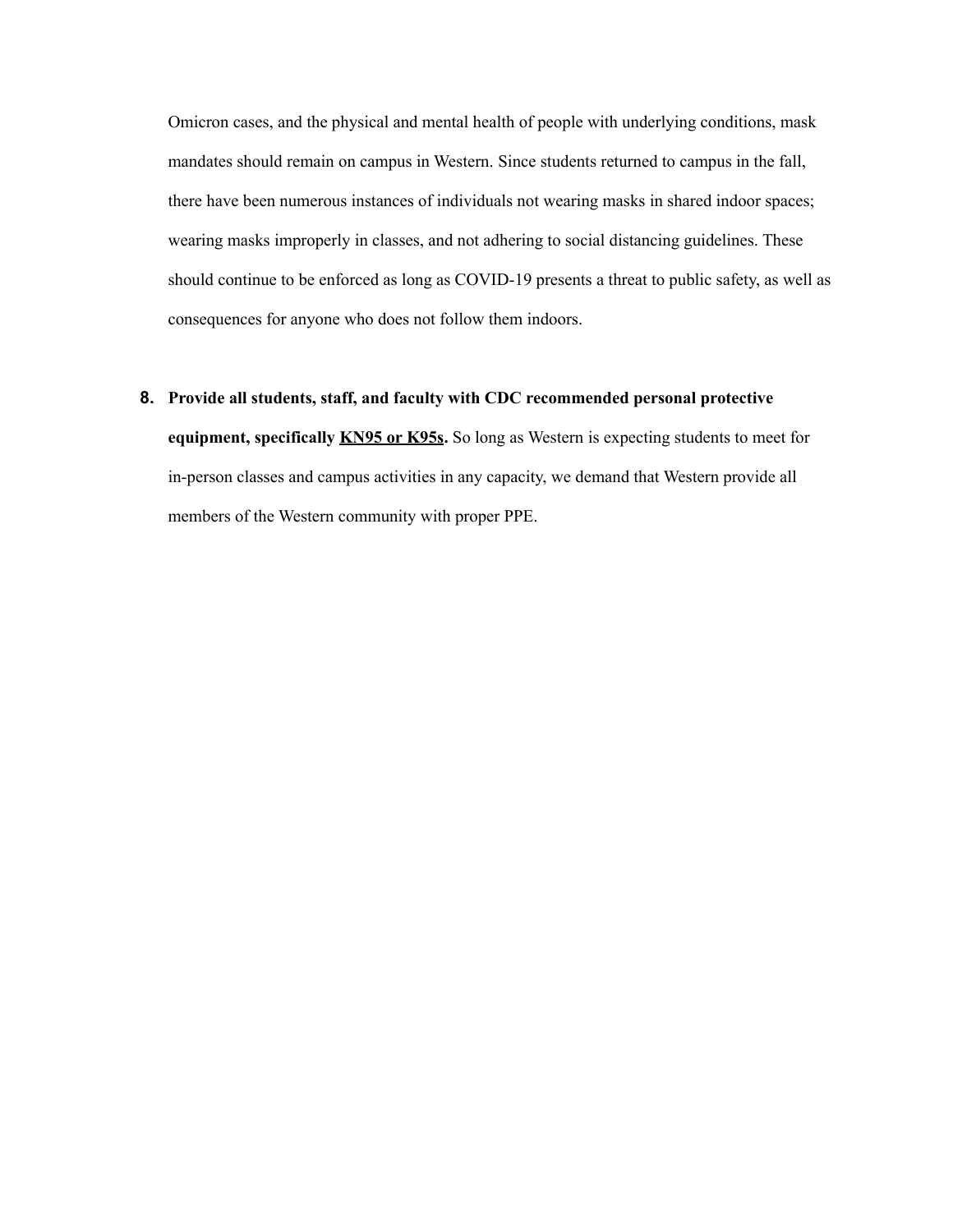# **Other Notes and Proposed Budget and Wages**

#### Technology Assistants:

Proposed Wage  $$18/hr<sup>4</sup>$  with at least 175 student workers on retainer to help work with professors for online and hybrid modalities.

#### Note Takers:

Proposed wage of \$15/hr<sup>5</sup> with at least 100 student workers on retainer for when students cannot go to in person classes due to illness or accomodations.

#### Disability Awareness Training for DAC Staff:

Allocation of \$1,500 to go towards training for all DAC staff through NWADAC $<sup>6</sup>$ , the Northwest</sup> Americans with Disabilities Center, with emphasis on Assistive Technology, Telecommunications, Reasonable Accommodations, Education, Disability Language and Etiquette, and Effective Communications.

<sup>&</sup>lt;sup>4</sup> Average Wage of [Technology](https://www.zippia.com/information-technology-assistant-jobs/salary/) Assistants

<sup>&</sup>lt;sup>5</sup> [Average](https://www.zippia.com/note-taker-jobs/) Wage of Note Takers

<sup>&</sup>lt;sup>6</sup> [NWADAC](https://nwadacenter.org/training-and-event-request-form) Site and Info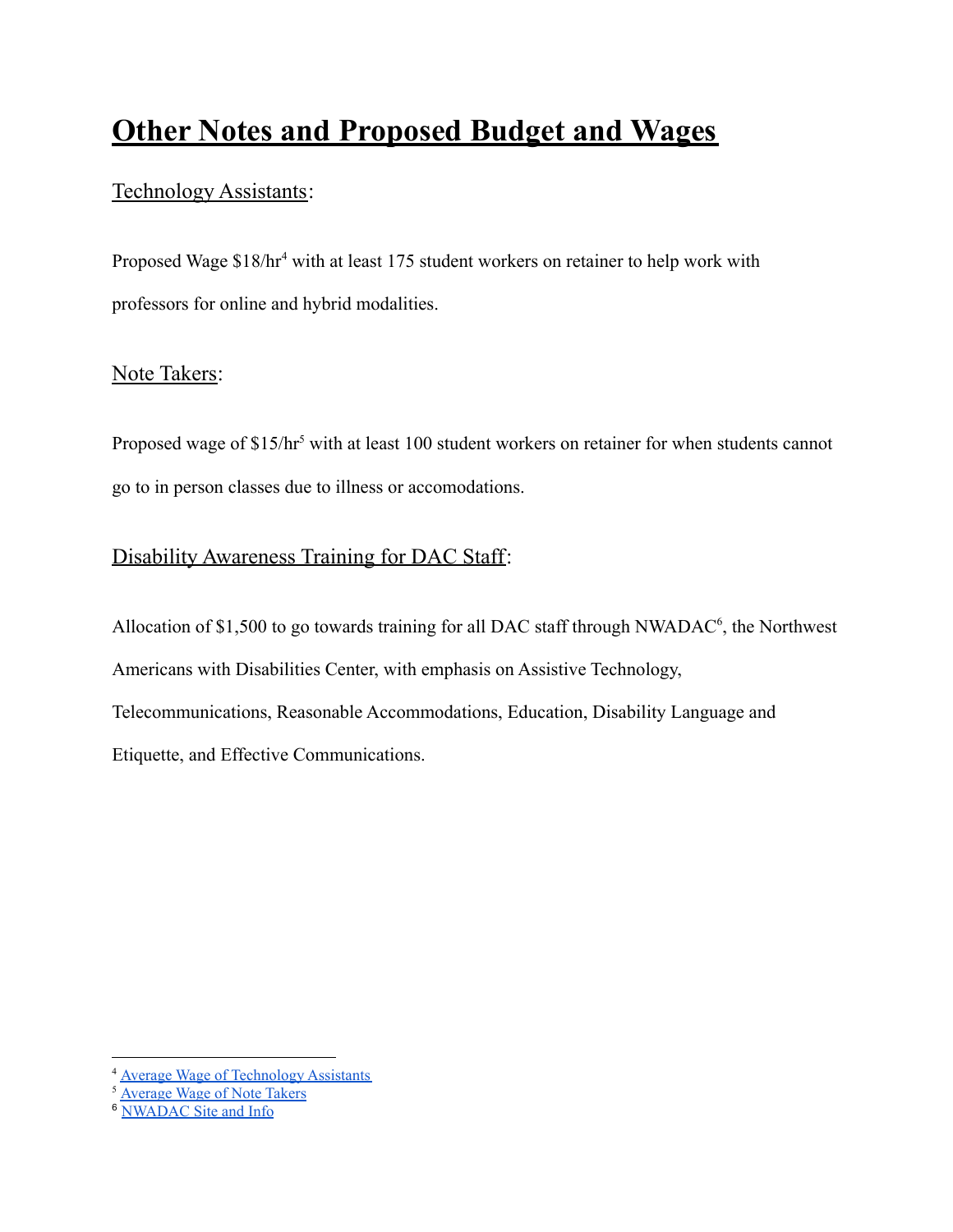#### Owls Technology for Every Instructional and Community Building on Campus:

The most cost effective bundle that is compatible with most rooms on campus is the Lecture Hall Owl Bundle which is compatible with Zoom, Microsoft Teams. This would be best for large lecture halls like the ones in Fraser, Bond, Parks and Arntzen Hall with the option to disconnect the two owls via Bluetooth for smaller sized classes that still would require one Owl device. This plan will require one Owl Lecture Hall system, or two Owls, for the Viking Union, for more inclusive and accessible forums and campus events, two bundles for Academic West, Arntzen, Bond, and Miller Hall, one system for the Biology Building, SMATE, Morse Hall, Communications Facility, the Environmental Studies Building, Fairhaven Academic Building, Fraser Hall, Humanities, Parks Hall, and one for Old Main. In total, 19 Owl Lecture Hall systems with 38 Owls on campus — excluding those already in classrooms — will have an estimated cost of \$39,000.

| <b>School</b><br>Name | # of Face to Face Classes | # of Online<br><b>Classes</b> | # of Hybrid<br><b>Classes</b> | # of Classes F2F<br>as a Percent <sup>7</sup> |
|-----------------------|---------------------------|-------------------------------|-------------------------------|-----------------------------------------------|
| <b>WCC</b>            | 84                        | 1168                          | 647                           | 84/1899 4.4%                                  |
| <b>BTC</b>            | 18                        | 890                           | -8                            | 18/916 1.96%                                  |
| <b>WWU</b>            | 2338                      | 362                           | 213                           | 2338/2913 80.3%                               |

<sup>&</sup>lt;sup>7</sup> BTC [Class](https://www.btc.edu/Academics/TakeAClass.html) Stats, [NWIC](https://www.nwic.edu/2022/01/19/nwic-moves-to-online-and-remote-work/) Class Stats, [WCC](https://csprd.ctclink.us/psp/csprd/EMPLOYEE/PSFT_CS/s/WEBLIB_HCX_CM.H_CLASS_SEARCH.FieldFormula.IScript_Main?) Class Stats, BTC Covid [Updates](https://www.btc.edu/AboutBTC/CovidUpdates.html#content-top3), [WWU](https://admin.wwu.edu/pls/wwis/wwsktime.SelClass) Class Stats